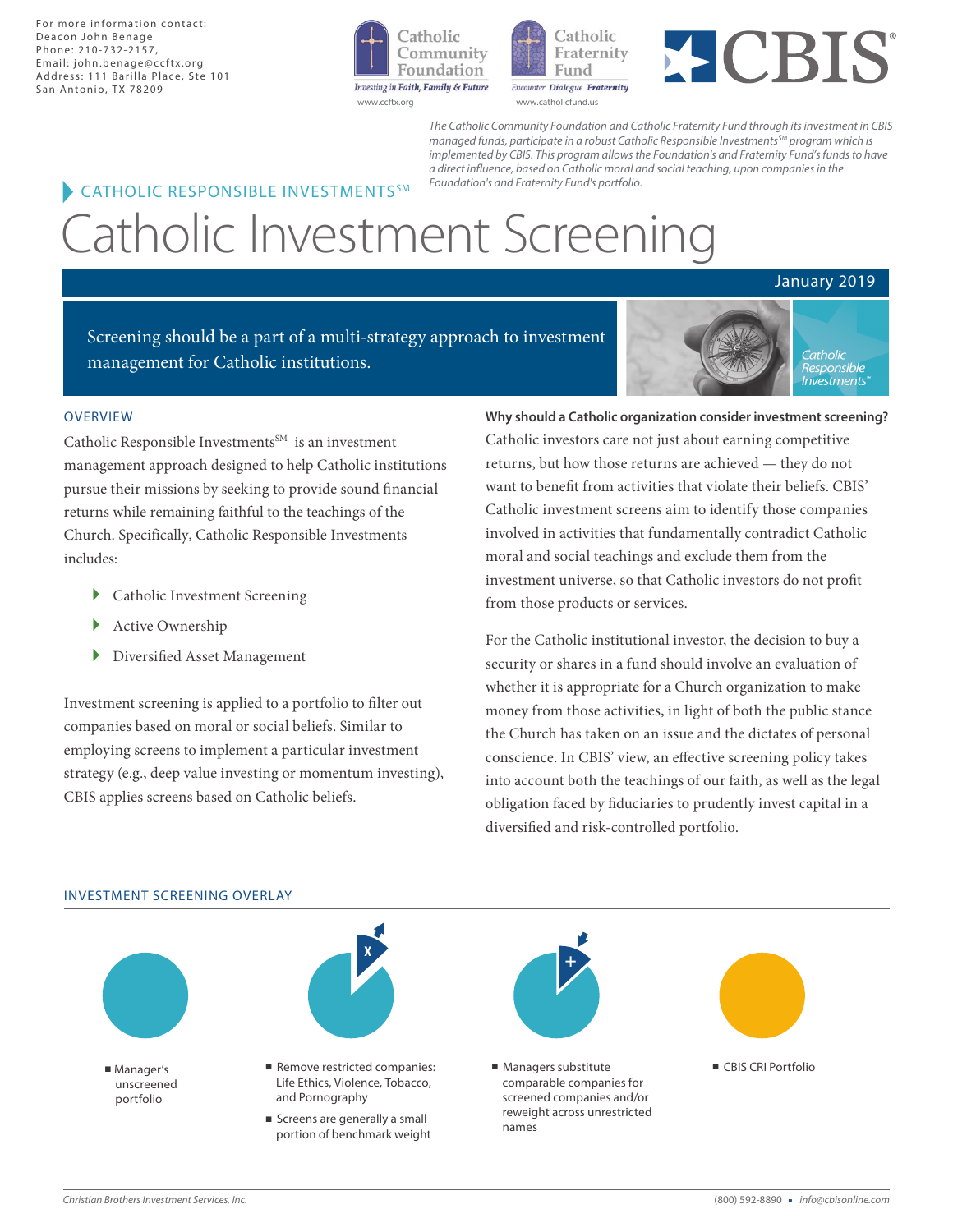#### DETERMINING WHAT COMPANIES TO SCREEN

Our basic philosophy is to screen out companies based upon what they do (e.g. manufacture abortifacients), and to use active ownership strategies (resolutions, dialogues, proxy voting) with companies when our concern is with how they are conducting their business. We develop our screening criteria by examining Catholic teachings, USCCB Guidelines on socially responsible investing, and the consensus views of Catholic institutional investors.

To accomplish this, we analyze data from third-party vendors and conduct our own, original research on corporate activities and products. Decisions of whether to exclude a company are based on detailed issue-specific criteria and our 38+ years of experience investing exclusively for Catholic institutions.

Our approach to screening is both research-oriented and dynamic, as companies are constantly adjusting their own strategies, products, and services to meet market challenges, and there is ongoing merger and acquisition activity that reshapes the corporate landscape. We believe Catholic institutions should continually monitor their investments for alignment with the teachings of the Church.

#### CBIS' INVESTMENT SCREENS

CBIS' Catholic investment screens address the following four issue categories:

**Life Ethics:** Derived from the principle of Protecting Human Life, this screen focuses on the respect for innocent human life, both born and unborn. Any involvement in these activities triggers an exclusion:

- ▶ Producers of abortifacients;
- } Producers of contraceptive drugs and devices;
- } Health care facilities that perform abortions;
- } Involvement in human embryonic stem cell research, fetal tissue research, or human cloning.

**Violence:** Catholic moral teaching recognizes the legitimate right of self-defense, both for individuals and nations. However, current levels of weapons production go beyond what is required for defense. CBIS' screen seeks to identify the largest weapons manufacturers using quantitative and qualitative criteria:

- } The amount of revenue a company earns from nuclear weapons;
- } The amount of revenue earned from conventional weapons;
- } The amount of revenue derived from support systems for weapons (i.e. components of weapons that also have other, non-weapons related uses, such as radar systems) and support services;
- } The level of dependence on weapons production, as measured by revenue percentage.

CBIS' violence screen also restricts companies that produce landmines (that can kill indiscriminately) and companies that manufacture firearms and ammunition other than for military or law enforcement purposes.

**Pornography:** The Church condemns pornography as an assault on the dignity of those who produce it and those who consume it. CBIS' screen restricts investments in companies that produce pornographic products or provide pornographic services. Companies that earn 10% or more of their revenue from pornography are excluded. The 10% revenue threshold is used because the available company research does not always make possible a clear distinction between pornography producers and pornography distributors.

**Tobacco:** The Catholic Church does not proscribe the use of tobacco products. However, several Catholic institutions, in particular Catholic healthcare organizations, have a strong preference not to profit from tobacco investments, given the adverse impact of tobacco use on human health. These groups point out that tobacco, used as intended, results in ill health and premature death. The U.S. Centers for Disease Control estimates that globally 5,000,000 people die each year from tobacco use.